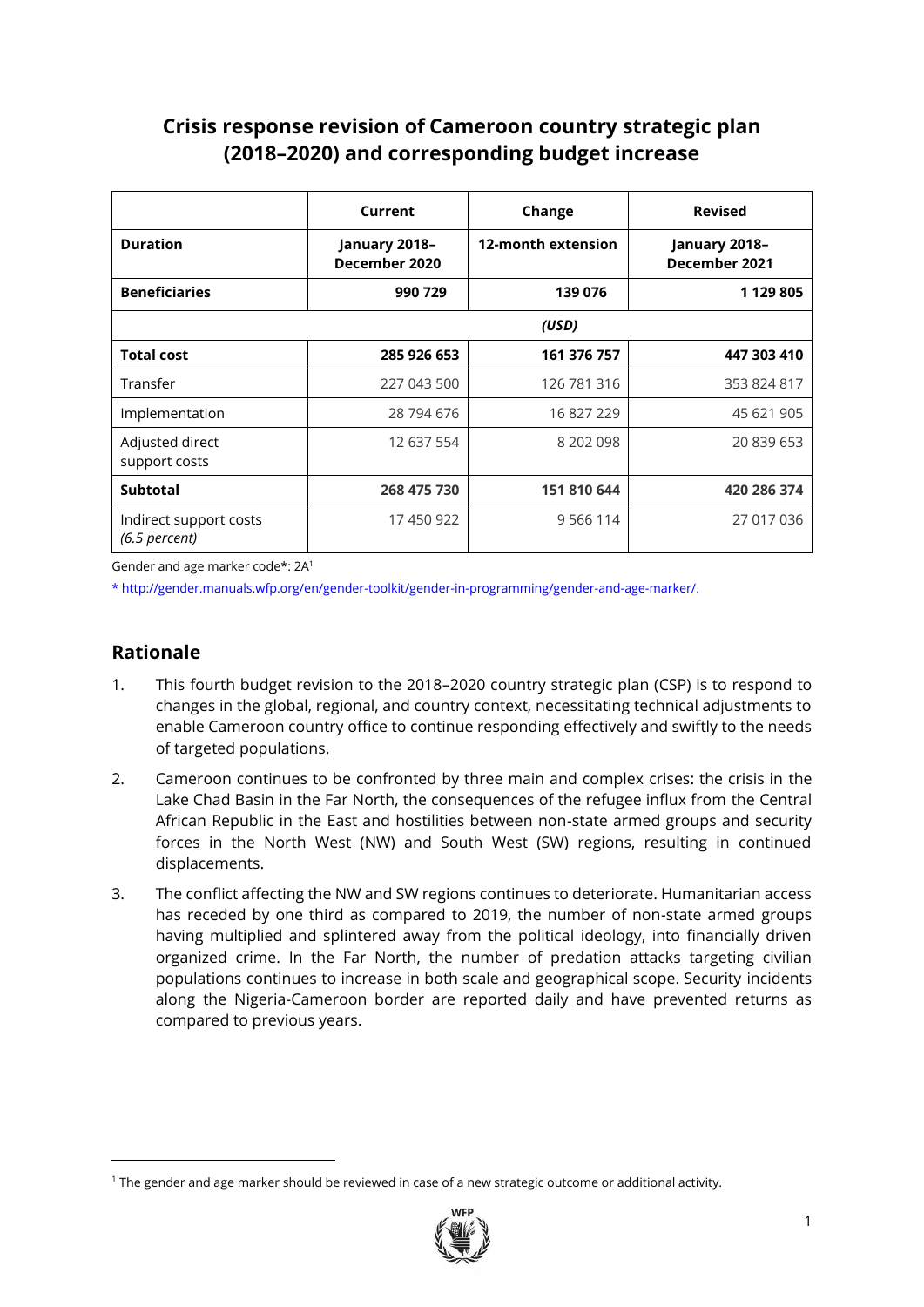- 4. These crises are now compounded by the COVID-19 pandemic eroding resilience and extending vulnerability. Cameroon announced its first COVID-19 case on 6 March 2020. As at 29 July 2020, over 17,255 cases and 387 deaths were confirmed, $2$  putting Cameroon among Africa's most-affected countries.
- 5. The rapid, far-reaching impact of the global COVID-19 crisis is being felt strongly across the region, and no less in Cameroon, where the Government and partners are moving quickly to adjust their strategic orientation and operational posture. The pandemic is radically altering the preparation and timelines of Cameroon's Common Country Analysis/United Nations sustainable development cooperation framework (UNSDCF) processes, now estimated to be completed in October 2020.
- 6. To ensure UNSDCF alignment, the Government has approved the extension of United Nations ExCOM agencies country programmes by one year to 2021. This will shift submission of WFP's second-generation CSP to the November 2021 Executive Board session for approval, and a new start date of 1 January 2022 for the second-generation CSP.
- 7. The proposed budget revision is therefore required to cover:
	- ➢ the extension of the CSP duration by 12 months to 31 December 2021;
	- $\triangleright$  the maintenance of humanitarian assistance in NW/SW regions;
	- ➢ the response to the impact of the COVID-19 outbreak.

# **Changes**

### **Strategic orientation**

- 8. The proposed budget revision does not affect WFP's strategic orientation in Cameroon as per the approved CSP, which remains focused on saving lives and protecting livelihoods, delivering an integrated food and nutrition assistance package, as part of a coherent United Nations country team support to the Government's priorities and goals.
- 9. The budget revision reflects increased resource needs in crisis response to achieve strategic outcome 1 to cover the extended duration of the CSP to align with the new UNSDCF and government development priorities, and respond to the impact of the COVID-19 outbreak.

### **Strategic outcomes**

10. The proposed budget review does not incur any changes in the formulation of outputs, or activities.<sup>3</sup> The budget revision will enable the country office to continue to respond effectively to augmented needs, with a focus on unconditional assistance with food and cash transfers coupled with enhanced malnutrition prevention in targeted areas.

### *Targeting approach and beneficiary analysis*

11. As the conflict continues in the NW and SW regions more households have been made food-insecure, as insecurity and massive internal displacement has caused a significant decline in agricultural production. By December, 473,000 more people in the NW/SW regions are expected to be food-insecure. <sup>4</sup> The level of acute malnutrition in these two regions is not well known, however data collected using mid-upper arm circumference revealed wasting rates of 5.1 percent and 7.4 percent for the NW and SW regions respectively, with



<sup>2</sup> Ministry of Public Health: Cameroon COVID-19 Sitrep 36, 19 June 2020.

<sup>&</sup>lt;sup>3</sup> See the Line of Sight (Annex I) – budget revision 3.

<sup>4</sup> *Cadre harmonisé*. March 2020.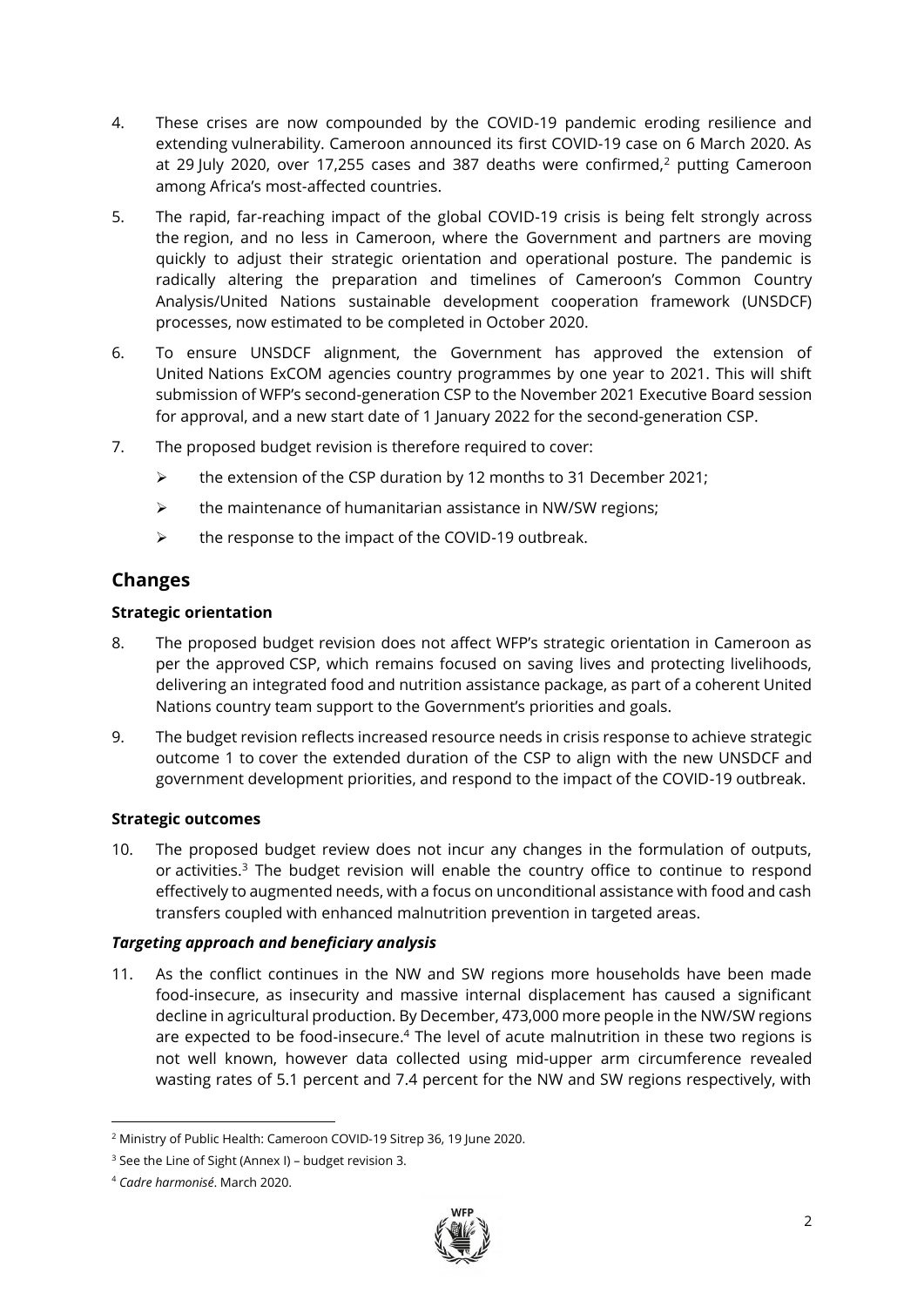further deterioration expected in the absence of a scaled-up nutrition response.<sup>5</sup> Budget revision 4 will no longer phase out emergency food assistance in June 2020 as planned in budget revision 2 and will meet the needs of 350,000 people affected by the NW/SW crisis up to the end of the CSP. The results of the rapid emergency food security and nutrition analysis, *Cadre harmonisé* and Fill the Nutrient Gap analysis planned in 2020 will provide evidence to adjust the beneficiary numbers as the assistance needs escalate or recede and inform national programmes.

- 12. The Far North recorded 4,400 newly arrived refugees from January to June 2020 bringing the population in the camp to 66,978 Nigerian refugees $6$  of which 62 percent are children and 53 percent are women and girls. With the continued increase in security incidents along the Nigeria–Cameroon border, 3,000 additional refugees are expected by the end of the year. The budget revision 4 will address the need to readjust the caseload to 70,000 Nigerian refugees.
- 13. WFP's operational plan to respond to COVID-19 classifies Cameroon as a Category 1 country: "Highly fragile countries with weak health systems, low preparedness, low capacity to cope (lower income), weak logistics performance, and large-scale WFP life-saving operations."<sup>7</sup>
- 14. The spread of COVID-19 mainly in peri-urban and urban areas and regions with internal conflict (NW and SW) or those with refugees (the Far North, Adamaoua, and East regions) will further undermine the already fragile food security status of the affected and vulnerable populations and limit the access to livelihoods for urban poor people who have already noticed a decline in their income due to a slowdown in the economy. It is estimated that 423,000 people in urban or peri-urban regions will need immediate food assistance to mitigate the impact of the outbreak.<sup>8</sup>

#### *Transfer modalities*

- 15. WFP will continue using a combination of in-kind food and cash-based transfers (CBTs) depending on market conditions in the target areas, resource availability and where the security situation allows informed by comprehensive multi-sector assessments.
	- In NW and SW regions, pregnant and lactating women and girls (PLWGs), and beneficiaries with special needs<sup>9</sup> will receive a multi-purpose cash transfer<sup>10</sup> accompanied by social and behaviour change communication (SBCC), to complement the 50 percent in-kind assistance. A daily snack of high energy biscuits (HEBs) (ration 100g HEBs/day/person)<sup>11</sup> will be provided to 6,373 children in formal and non-formal schools once schools reopen. In addition, 3,253 monthly family take-home rations (family size of 5) will be provided to children that regularly attend classes in formal

<sup>&</sup>lt;sup>11</sup> HEBs are provided in the NW/SW regions given the level of insecurity and damage to school infrastructure making it difficult to access markets and cook food in schools.



<sup>5</sup> Emergency food security assessment, October 2019.

<sup>&</sup>lt;sup>6</sup> Office of the United Nations High Commissioner for Refugees data of April 2020 [https://data2.unhcr.org/en/documents/details/76179.](https://data2.unhcr.org/en/documents/details/76179)

<sup>7</sup> WFP operational plan global response to COVID-19, 22 March 2020.

<sup>8</sup> Analysis conducted by the Ministry of Agriculture and Rural Development, supported by WFP and FAO based on *Cadre harmonisé* data.

<sup>9</sup> These included people with disabilities, people with chronic illnesses, such as HIV/AIDS and the elderly.

 $10$  The top-up enables groups with special needs to top-up the 50 percent in-kind ration with locally available nutritious foods and cover other costs such as transportation to and from the markets and health centres, firewood, phone charging costs. The CBT transfer value of USD 13.99 or XAF 8500 is calculated taking into account: i) the cost of 50 percent of the nutritionally acceptable food basket based on local market prices valued at USD 8.5, and ii) the cost of essential non-food items and services to support the special needs mainly transportation to and from the markets and health centres, firewood, phone charging costs, estimated at USD 5.4.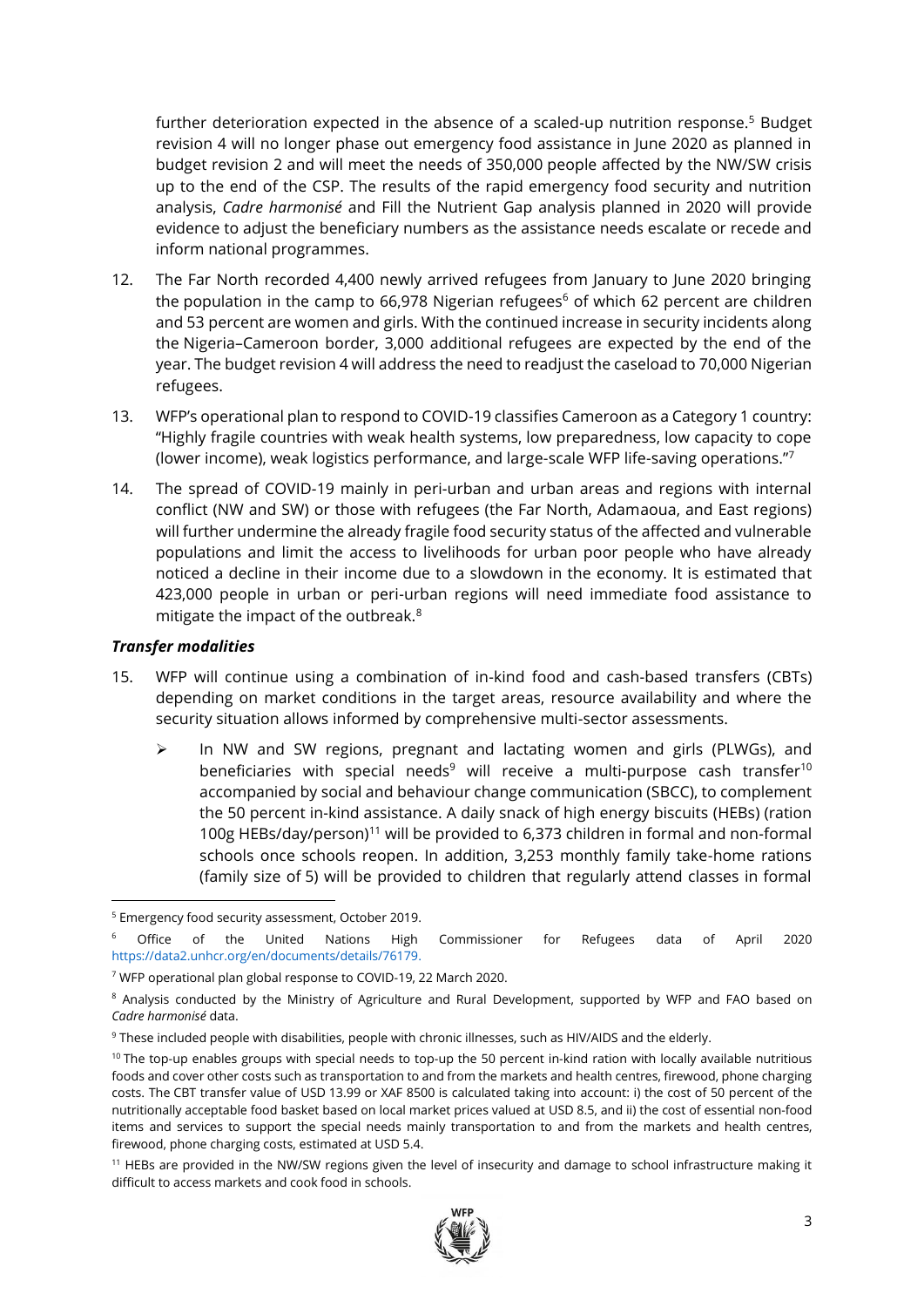schools and to 120 teachers/school administrators. Specialized nutritious foods will be integrated with general food distributions to target children 6–23 months, PLWGs, and introduce the treatment of moderate acute malnutrition for children 6-59 months in 2021. Activity 1 beneficiaries residing in rural and hard-to-reach areas will continue to receive 75 percent of the food ration, while those in urban and peri-urban locations will continue to receive 50 percent of the ration.

- ➢ The contingency food basket for vulnerable new internally displaced persons (IDPs) (2,000) and Nigerian refugees (3,000) will be adjusted to a full (100 percent) 3-month food ration, with HEBs at the refugee reception centre.
- ➢ Unconditional food assistance using unrestricted cash transfers accompanied by SBCC will be introduced in urban and peri-urban areas in Far North, NW, SW, East and Adamaoua regions for 82,219 food-insecure people<sup>12</sup> out of 423,000 directly and severely impacted by COVID-19.<sup>13</sup>
- 16. The budget revision will result in an overall 139,076 increase in the total number of beneficiaries by December 2021, without overlap, mainly due to the increased caseload under strategic outcome 1.

### *Partnerships*

17. In support of the national COVID-19 response, WFP is providing assistance to expand and complement national health and socioeconomic responses and systems. Food security monitoring will be scaled up using mobile vulnerability analysis and mapping and remote monitoring tools to increase understanding of changing vulnerabilities and design appropriate responses. WFP will expand its food assistance programmes to reach populations not currently covered and support Government with provision of food assistance to quarantine households and people in isolation centres. As the lead of the operations support and logistics pillar of the national COVID-19 response, WFP will offer common logistics services support to all humanitarian responders. WFP will also support the "Back to School" campaign in partnership with the United Nations Children's Fund, ensuring that health and nutrition services are provided as incentives for the most vulnerable children to return to school. Food assistance for assets activities will contribute to protecting livelihoods for smallholder farmers, and moderately food-insecure refugees and IDPs.

# *Country office capacity*

18. Additional staff recruitment is under way in programme and logistics to support scale-up of operations and government capacity strengthening as part of the COVID-19 response. Staffing needs will be reassessed periodically to ensure that WFP maintains capacity to continue effective implementation of the CSP while providing operations and logistics services to partners.

<sup>&</sup>lt;sup>13</sup> Refer to CSP budget revision 4 Annex 6 Covid-19 country office contingency plan Cameroon, 2 April 2020. Scenario 2 response plan adopted. Information available does not show significant impact on food insecurity due to stable food prices in all the regions except NW, SW and Far North and steps by the Government of Cameroon to maintain economic and supply chain activities at pre-COVID-19 levels. The Government also permitted businesses to operate and facilitated essential supply chain activities which enabled a reduction in the impact on livelihoods and food security.



 $12$  Target groups will include refugees, migrants, IDPs and local populations made vulnerable due to loss of income, restricted movement, reduced access to markets, inflation and increased prices, as well as pregnant and lactating women (PLW), special needs persons (the elderly, people with disabilities and people with chronic illnesses including HIV and TB), orphans and vulnerable children benefiting from social assistance.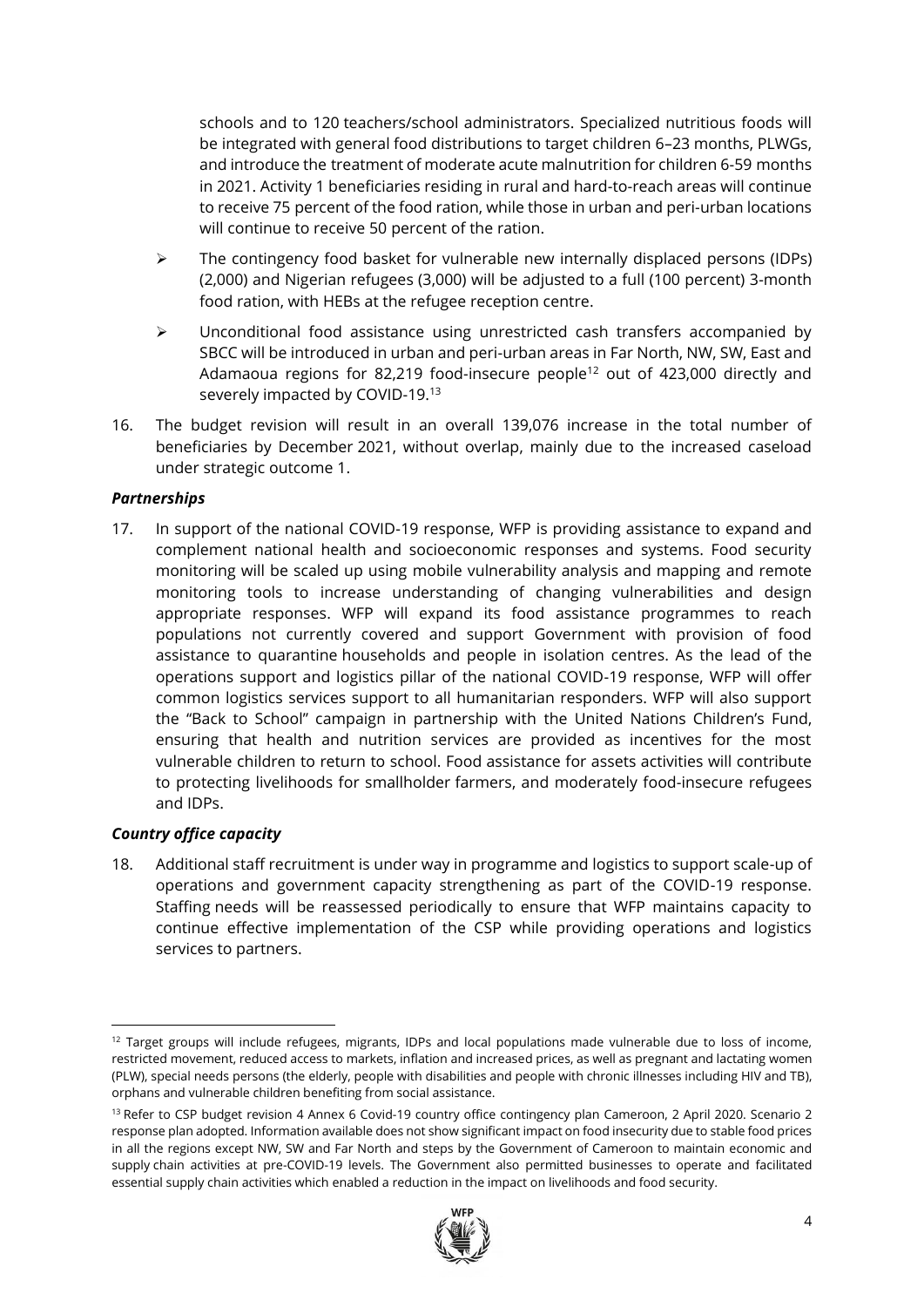### *Supply chain challenges*

19. The continuing insecurity and resulting access constraints in the Far North and NW/SW regions pose challenges. A new customs system and COVID-19 preventive measures are also delaying food movements out of the Douala entry port. The logistics working group involving Government, humanitarian and private logistics actors meets regularly to tackle bottlenecks, while WFP is exploring increasing local sourcing and diversifying its service providers and reviewing their business continuity plans.

## *Monitoring and Evaluation*

20. Face-to-face monitoring exercises which may expose beneficiaries and enumerators to unnecessary health risks will be replaced with remote monitoring. This arrangement will continue until mitigation for COVID-19 infection is identified. With regard to future decentralized evaluations, the country office will develop a new plan as part of the upcoming second-generation CSP, in line with emerging learning and evidence needs and based on recent findings and lessons from the recent CSP evaluation conducted in 2019/2020.

### *Risk management*

21. WFP will continue to ensure strong compliance with internal controls and testing those of its partners. WFP has updated its risk register to capture changes in the environment and is adjusting corresponding risk mitigation measures. WFP will continue to improve community level acceptance and increase awareness of WFP's activities through partners in the NW, SW and Far North regions through visibility and community level engagement activities. Additional security personnel have been recruited as part of WFP's access strategy, working closely with programme staff to implement this strategy successfully. The capacity building of cooperating partners to increase security awareness is done through mission support and security incident management, in addition to quarterly training sessions and joint missions. WFP is dedicated to compliance with operational security standards throughout the operation. Reviews are conducted on a regular basis to ensure that staff have the equipment and training required in order to safely reach beneficiaries. Additionally, all partners have been requested to submit business continuity plans and are being supported to adapt programme delivery to the COVID-19 context.

# *Proposed transition/handover strategy*

22. Unconditional food assistance and emergency nutrition activities will be phased out or reduced in the NW/SW regions, and COVID-19 impacted areas once the proportion of households that are food secure increase and acute malnutrition rates improve with better access to livelihoods and income-generating activities and basic health services. To the extent possible, WFP will transition to resilience building activities to help affected populations rebuild their livelihoods.

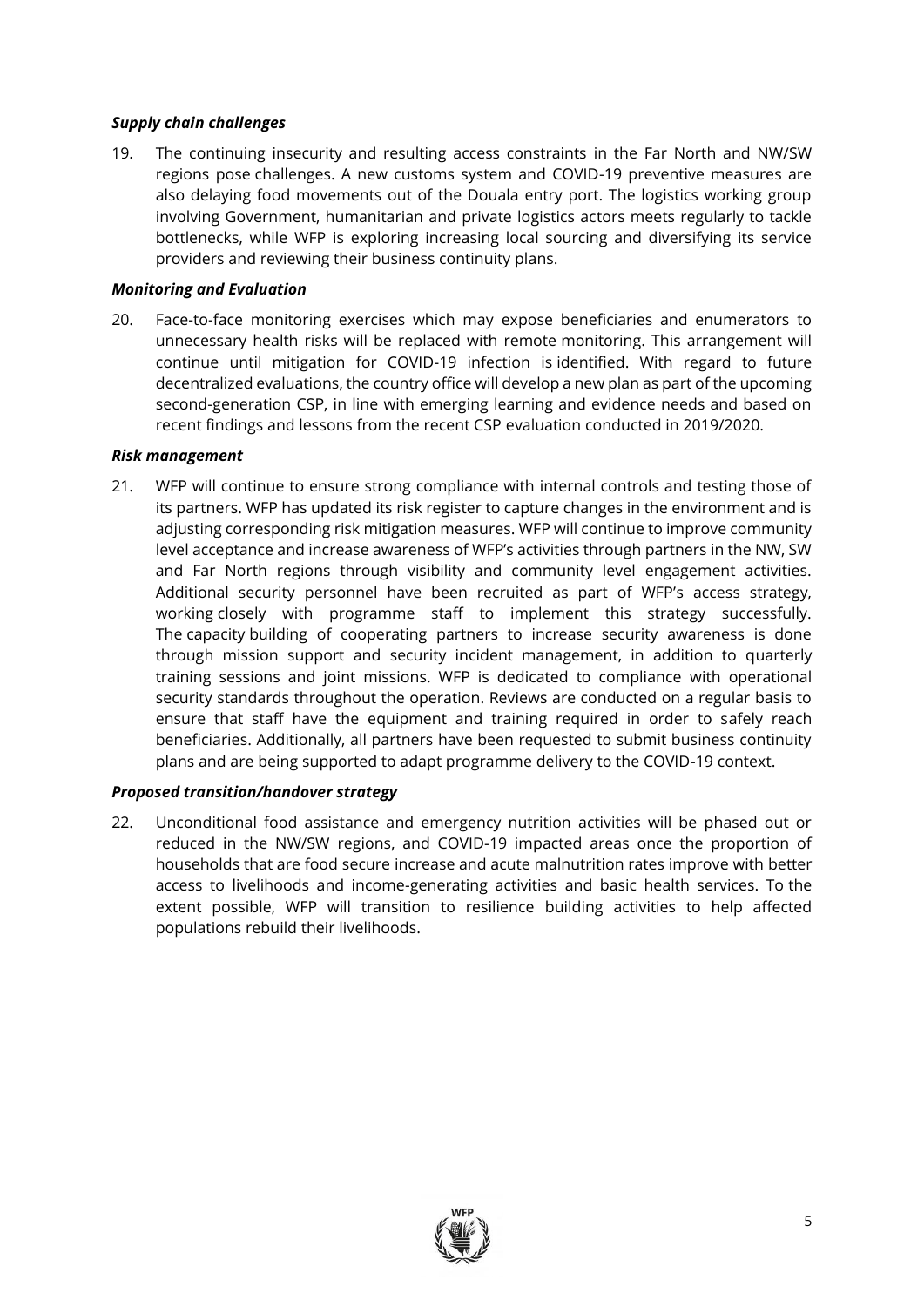# **Beneficiary analysis**

| TABLE 1: DIRECT BENEFICIARIES BY STRATEGIC OUTCOME, ACTIVITY AND MODALITY |                 |                 |                       |                            |                          |                             |                                       |              |
|---------------------------------------------------------------------------|-----------------|-----------------|-----------------------|----------------------------|--------------------------|-----------------------------|---------------------------------------|--------------|
| <b>Strategic</b><br>outcome                                               | <b>Activity</b> | <b>Modality</b> | Period                | Women<br>$(18 +$<br>years) | Men<br>$(18 +$<br>years) | Girls<br>$(0-18)$<br>years) | <b>Boys</b><br>$(0-18 \text{ years})$ | <b>Total</b> |
| 1                                                                         | $\mathbf{1}$    | In-kind         | Current               | 135 888                    | 124 564                  | 152 874                     | 152 874                               | 566 200      |
|                                                                           |                 |                 | Increase/<br>decrease | 45 492                     | 41 701                   | 51 179                      | 51 179                                | 189 550      |
|                                                                           |                 |                 | Revised               | 181 380                    | 166 265                  | 204 053                     | 204 053                               | 755 750      |
|                                                                           |                 | CBTs            | Current               | 21816                      | 19 998                   | 24 5 43                     | 24 5 43                               | 90 900       |
|                                                                           |                 |                 | Increase/<br>decrease | 29 001                     | 26 5 85                  | 32 627                      | 32 627                                | 120 839      |
|                                                                           |                 |                 | Revised               | 50 817                     | 46 583                   | 57 170                      | 57 170                                | 211 739      |
| $\overline{2}$                                                            | $\overline{2}$  | In-kind         | Current               |                            |                          | 41 009                      | 39 401                                | 80 410       |
|                                                                           |                 |                 | Increase/<br>decrease |                            |                          | 14 4 15                     | 13849                                 | 28264        |
|                                                                           |                 |                 | Revised               |                            |                          | 55 424                      | 53 250                                | 108 674      |
|                                                                           |                 | CBTs            | Current               |                            |                          | 2 2 3 9                     | 2 1 5 1                               | 4 3 9 0      |
|                                                                           |                 |                 | Increase/<br>decrease | 674                        | 618                      | 759                         | 759                                   | 2810         |
|                                                                           |                 |                 | Revised               | 674                        | 618                      | 2 9 9 8                     | 2910                                  | 7 200        |
|                                                                           | $\overline{3}$  | In-kind         | Current               | 13 440                     | 12 3 20                  | 15 120                      | 15 120                                | 56 000       |
|                                                                           |                 |                 | Increase/<br>decrease | $-720$                     | $-660$                   | $-810$                      | $-810$                                | $-3000$      |
|                                                                           |                 |                 | Revised               | 12720                      | 11 660                   | 14 3 10                     | 14310                                 | 53 000       |
|                                                                           | $\overline{4}$  | In-kind         | Current               | 48 5 28                    | 44 484                   | 54 594                      | 54 594                                | 202 200      |
|                                                                           |                 |                 | Increase/<br>decrease | $-37045$                   | $-33958$                 | $-41676$                    | $-41676$                              | $-154355$    |
|                                                                           |                 |                 | Revised               | 11 483                     | 10 5 26                  | 12 918                      | 12918                                 | 47845        |
|                                                                           |                 | CBTs            | Current               | 35 536                     | 32 575                   | 39 978                      | 39 978                                | 148 066      |
|                                                                           |                 |                 | Increase/<br>decrease | $-26176$                   | $-23995$                 | $-29448$                    | $-29448$                              | $-109066$    |
|                                                                           |                 |                 | Revised               | 9 3 6 0                    | 8580                     | 10 530                      | 10530                                 | 39 000       |
| 3                                                                         | 6               | In-kind         | Current               | 1 0 5 8                    | 1 5 8 7                  | 133 598                     | 128 307                               | 264 550      |
|                                                                           |                 |                 | Increase/<br>decrease | 212                        | 318                      | 26 743                      | 25 684                                | 52 956       |
|                                                                           |                 |                 | Revised               | 1 2 7 0                    | 1 9 0 5                  | 160 340                     | 153 990                               | 317 506      |
| Total (without overlap)                                                   |                 |                 | Current               | 138 702                    | 148 609                  | 366 570                     | 336 848                               | 990 729      |
|                                                                           |                 |                 | Increase/<br>decrease | 19 471                     | 20 861                   | 51 458                      | 47 28 6                               | 139 076      |
|                                                                           |                 |                 | <b>Revised</b>        | 158 173                    | 169 471                  | 418 028                     | 384 134                               | 1 129 805    |

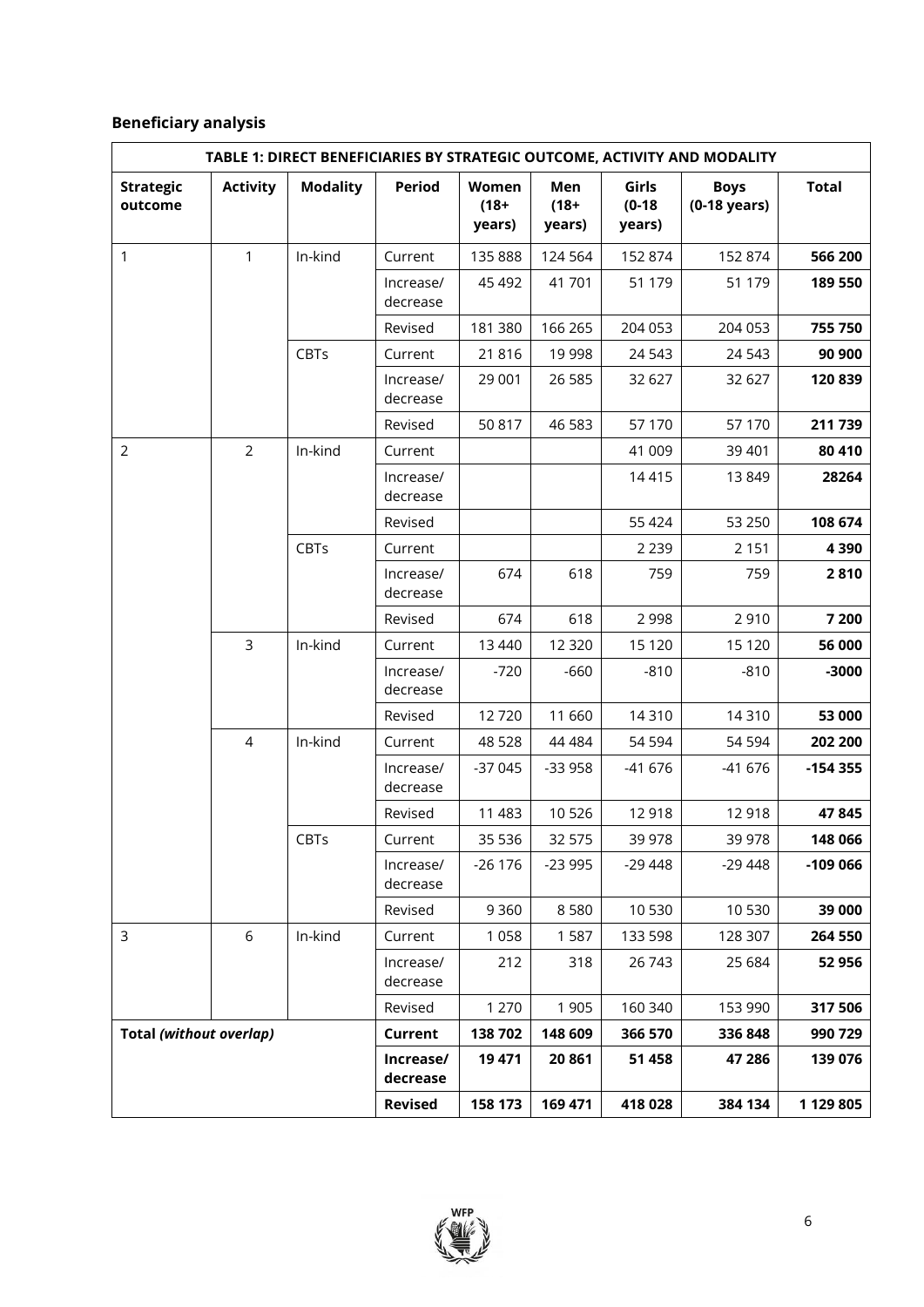# **Transfers**

|                                          |                      |                      |                                             |                                                     |                                                 |                                                          |                                                                        | TABLE 2: FOOD RATION (g/person/day) OR CASH-BASED TRANSFER VALUE (USD/person/day) BY STRATEGIC OUTCOME AND ACTIVITY |                                |              |
|------------------------------------------|----------------------|----------------------|---------------------------------------------|-----------------------------------------------------|-------------------------------------------------|----------------------------------------------------------|------------------------------------------------------------------------|---------------------------------------------------------------------------------------------------------------------|--------------------------------|--------------|
|                                          |                      |                      |                                             | <b>Strategic outcome 1</b>                          | <b>Strategic outcome 2</b><br><b>Activity 2</b> |                                                          | <b>Strategic outcome 3</b><br><b>Activity 6</b>                        |                                                                                                                     |                                |              |
|                                          |                      |                      |                                             | <b>Activity 1</b>                                   |                                                 |                                                          |                                                                        |                                                                                                                     |                                |              |
| <b>Beneficiary type</b>                  | COVID-19<br>response | COVID-19<br>response | <b>IDPs (NW/SW</b><br>urban/<br>peri-urban) | <b>IDPs</b><br>(rural and<br>difficult to<br>reach) | <b>IDPs</b><br>(urban and<br>semi-<br>urban)    | <b>Refugees</b><br>(Nigeria<br>including<br>contingency) | <b>IDPs</b><br>(school-age<br>children -<br>daily take<br>home ration) | <b>IDPs</b><br>(teachers and<br>school<br>administrators)                                                           | Children<br>$6 - 23$<br>months | <b>PLWGs</b> |
| <b>Modality</b>                          | <b>CBTs</b>          | <b>CBTs</b>          | CBTs/multi-<br>purpose cash<br>transfer     | Food                                                | Food                                            | Food                                                     | Food                                                                   | Food                                                                                                                | Food                           | Food         |
| Cereals                                  |                      |                      |                                             | 262.5                                               | 175                                             | 350                                                      | 333.33                                                                 | 333.33                                                                                                              |                                |              |
| Pulses                                   |                      |                      |                                             | 75                                                  | 50                                              | 100                                                      |                                                                        |                                                                                                                     |                                |              |
| Oil                                      |                      |                      |                                             | 26.25                                               | 17.5                                            | 35                                                       | 30.33                                                                  | 30.33                                                                                                               |                                |              |
| Salt                                     |                      |                      |                                             | 3.75                                                | 2.5                                             | 5                                                        |                                                                        |                                                                                                                     |                                |              |
| Sugar                                    |                      |                      |                                             |                                                     |                                                 |                                                          |                                                                        |                                                                                                                     |                                |              |
| Super Cereal                             |                      |                      |                                             | 37.5                                                | 25                                              | 50                                                       |                                                                        |                                                                                                                     |                                |              |
| Super Cereal Plus                        |                      |                      |                                             |                                                     |                                                 |                                                          |                                                                        |                                                                                                                     | 100                            | 100          |
| Micronutrient powder                     |                      |                      |                                             |                                                     |                                                 |                                                          |                                                                        |                                                                                                                     |                                |              |
| Total kcal/day                           |                      |                      |                                             | 1 577                                               | 1 0 5 5                                         | 2 0 5 6                                                  | 1 4 6 4                                                                | 1 4 6 4                                                                                                             | 394                            | 394          |
| % kcal from protein                      |                      |                      |                                             | 10.6                                                | 10.5                                            | 14.2                                                     | 6                                                                      | 6                                                                                                                   | 16.6                           | 16.6         |
| Cash-based transfers<br>(USD/person/day) | 0.277                | 0.333                | 0.472                                       |                                                     |                                                 |                                                          |                                                                        |                                                                                                                     |                                |              |
| Number of feeding<br>days per year       | 180                  | 180                  | 180                                         | 360                                                 | 360                                             | 360                                                      | 270                                                                    | 270                                                                                                                 | 360                            | 360          |

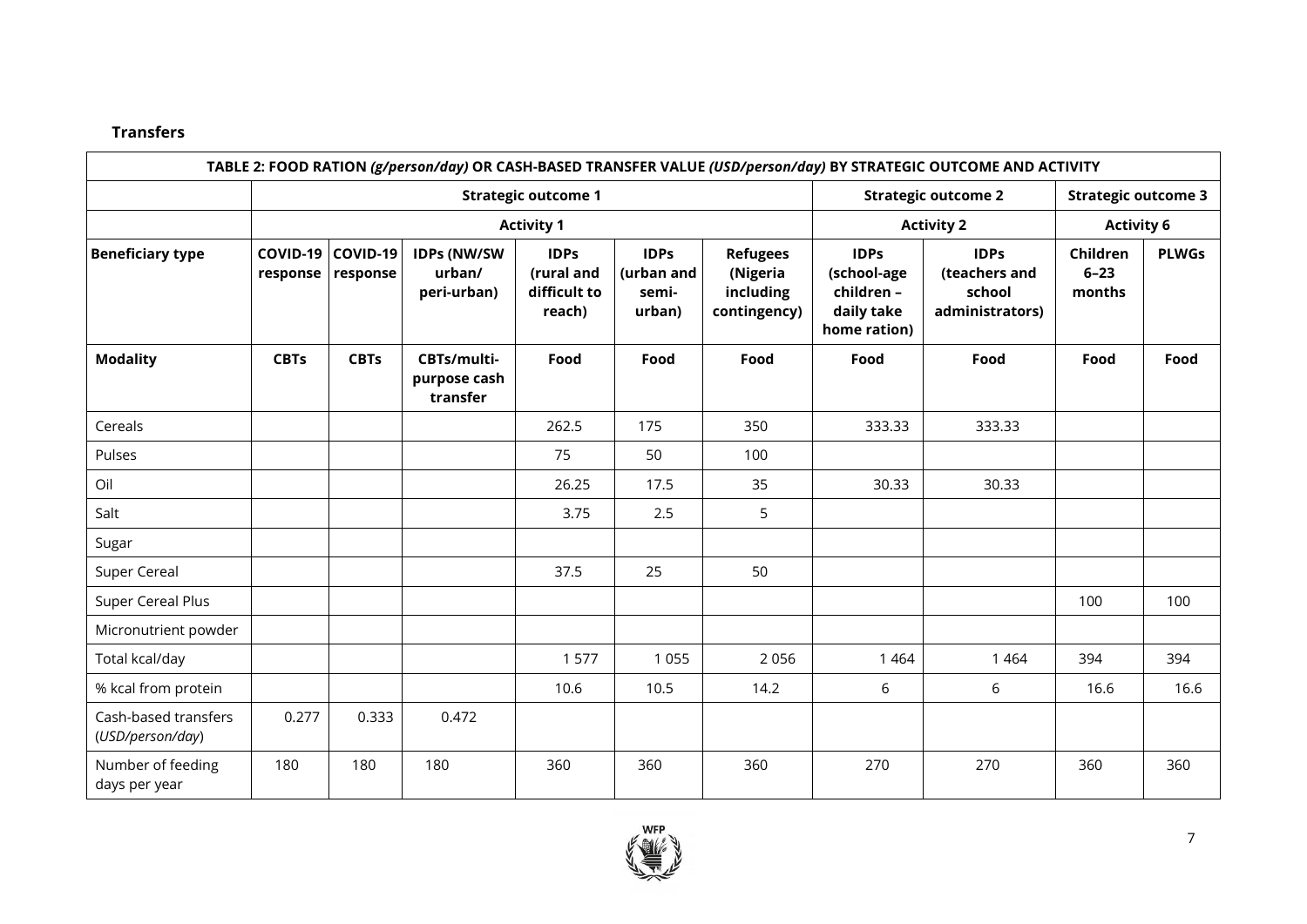| TABLE 3: TOTAL FOOD/CASH-BASED TRANSFER REQUIREMENTS AND VALUE |               |                       |                 |                |                       |                |
|----------------------------------------------------------------|---------------|-----------------------|-----------------|----------------|-----------------------|----------------|
|                                                                |               | <b>Current budget</b> | <b>Increase</b> |                | <b>Revised budget</b> |                |
|                                                                | Total<br>(mt) | Total<br>(USD)        | Total<br>(mt)   | Total<br>(USD) | Total<br>(mt)         | Total<br>(USD) |
| Cereals                                                        | 99 674        | 31 526 751            | 76 455          | 28 835 343     | 176 129               | 60 362 094     |
| <b>Pulses</b>                                                  | 28 478        | 14 871 527            | 23731           | 11 173 292     | 52 210                | 26 044 819     |
| Oil and fats                                                   | 10 058        | 9 162 978             | 7652            | 6899038        | 17 710                | 16 062 016     |
| Mixed and blended foods                                        | 34 4 85       | 28 744 548            | 11 964          | 12 018 270     | 46 449                | 40 762 818     |
| Other                                                          | 1461          | 287 759               | 1 0 9 5         | 227 847        | 2 5 5 6               | 515 606        |
| Total (food)                                                   | 174 156       | 84 593 562            | 120898          | 59 153 790     | 295 054               | 143 747 352    |
| Cash-based transfers                                           |               | 44 814 684            |                 | 18 539 547     |                       | 63 354 231     |
| <b>Total (food and CBT value)</b>                              | 174 156       | 129 408 246           | 120898          | 77 693 337     | 295 054               | 207 101 583    |

## **Transfers**

23. This revision foresees the following changes for transfers under Cameroon's CSP.

#### *Under Activity 1*

- $\triangleright$  Rations for SW and NW IDPs will be provided at 1,570 kcal in rural and difficult to reach areas and 1,053 kcal in urban and peri-urban areas.
- $\triangleright$  Contingency rations in Far North will be provided at 2.090 kcal.
- $\triangleright$  Super Cereal pipeline break will be addressed by the provision of a 1-1 compensation ration with pulses, equivalent to 188 kcal (or around 50g of pulses).

# **Cost breakdown**

- 24. There being no changes to the formulation of the existing Line of Sight; budget revision 4 requires the following budgetary adjustments:
	- ➢ strategic outcome 1 (crisis response) budget increased by USD 119,356,368;
	- ➢ strategic outcome 2 (resilience building) budget increased by USD 8,281,282;
	- ➢ strategic outcomes 3 and 4 (resilience building) budget increased by USD 5,880,552;
	- ➢ strategic outcome 5 (root causes) budget increased by USD 8,610;
	- ➢ strategic outcome 6 (crisis response) budget increased by USD 10,081,733;
	- ➢ Overall, the total budget of the CSP will increase by USD 161,376,757, from USD 285,926,653 to USD 447,303,410.
- 25. These adjustments also consider lessons learned from the first year of CSP implementation and aim to align cost categories to actual and anticipated expenditure trends from January 2020 through December 2021. These adjustments are reflected in Table 4.

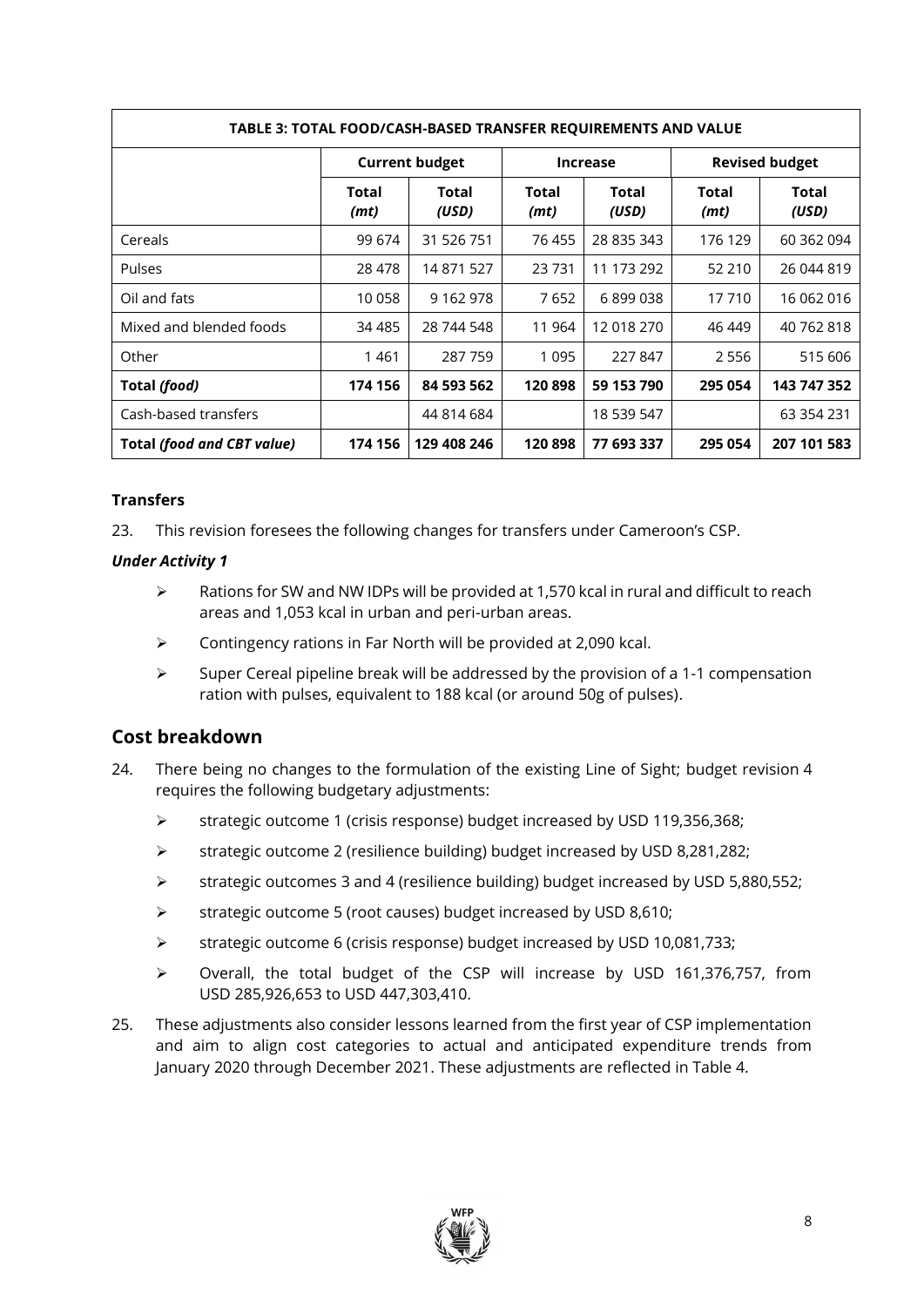| TABLE 4: COST BREAKDOWN OF THE REVISION ONLY (USD) |                                           |                                           |                                           |                                           |                                            |                                             |             |
|----------------------------------------------------|-------------------------------------------|-------------------------------------------|-------------------------------------------|-------------------------------------------|--------------------------------------------|---------------------------------------------|-------------|
|                                                    | <b>Strategic</b><br>result 1<br>(SDG 2.1) | <b>Strategic</b><br>result 1<br>(SDG 2.1) | <b>Strategic</b><br>result 2<br>(SDG 2.2) | <b>Strategic</b><br>result 4<br>(SDG 2.4) | <b>Strategic</b><br>result 5<br>(SDG 17.9) | <b>Strategic</b><br>result 8<br>(SDG 17.16) | Total       |
|                                                    | <b>Strategic</b><br>outcome 1             | <b>Strategic</b><br>outcome 2             | <b>Strategic</b><br>outcome 3             | <b>Strategic</b><br>outcome 4             | <b>Strategic</b><br>outcome 5              | <b>Strategic</b><br>outcome 6               |             |
| Focus area                                         | <b>Crisis</b><br>response                 | <b>Resilience</b><br>building             | <b>Resilience</b><br>building             | <b>Resilience</b><br>building             | <b>Root causes</b>                         | <b>Crisis</b><br>response                   |             |
| Transfer                                           | 105 431 367                               | 7 213 222                                 | 4 0 1 4 0 4 2                             | 550 110                                   | 3 943                                      | 9 5 6 8 6 3 3                               | 126 781 316 |
| Implementation                                     | 13 925 001                                | 1 068 060                                 | 1 314 289                                 | 2 1 1 2                                   | 4 6 6 7                                    | 513 100                                     | 16 827 229  |
| Adjusted direct<br>support costs                   |                                           |                                           |                                           |                                           |                                            |                                             | 8 202 098   |
| <b>Subtotal</b>                                    |                                           |                                           |                                           |                                           |                                            |                                             | 151 810 644 |
| Indirect support<br>costs (6.5 percent)            |                                           |                                           |                                           |                                           |                                            |                                             | 9 5 6 114   |
| <b>Total</b>                                       |                                           |                                           |                                           |                                           |                                            |                                             | 161 376 757 |

| TABLE 5: OVERALL CSP COST BREAKDOWN, AFTER REVISION (USD) |                                           |                                           |                                           |                                           |                                            |                                             |             |
|-----------------------------------------------------------|-------------------------------------------|-------------------------------------------|-------------------------------------------|-------------------------------------------|--------------------------------------------|---------------------------------------------|-------------|
|                                                           | <b>Strategic</b><br>result 1<br>(SDG 2.1) | <b>Strategic</b><br>result 1<br>(SDG 2.1) | <b>Strategic</b><br>result 2<br>(SDG 2.2) | <b>Strategic</b><br>result 4<br>(SDG 2.4) | <b>Strategic</b><br>result 5<br>(SDG 17.9) | <b>Strategic</b><br>result 8<br>(SDG 17.16) | Total       |
|                                                           | <b>Strategic</b><br>outcome 1             | <b>Strategic</b><br>outcome 2             | <b>Strategic</b><br>outcome 3             | <b>Strategic</b><br>outcome 4             | <b>Strategic</b><br>outcome 5              | <b>Strategic</b><br>outcome 6               |             |
| Focus area                                                | <b>Crisis</b><br>response                 | <b>Resilience</b><br>building             | <b>Resilience</b><br>building             | <b>Resilience</b><br>building             | <b>Root causes</b>                         | <b>Crisis</b><br>response                   |             |
| Transfer                                                  | 251 428 234                               | 37 564 192                                | 37 005 500                                | 1 372 068                                 | 4 7 6 1 2 7 3                              | 21 693 550                                  | 353 824 817 |
| Implementation                                            | 28 504 923                                | 9 0 6 7 0 5 4                             | 5 892 740                                 | 8 2 8 8                                   | 212 286                                    | 1936 613                                    | 45 621 905  |
| Adjusted direct<br>support costs                          | 14 485 882                                | 2 488 942                                 | 2 2 4 6 8 1 2                             | 78 294                                    | 267 365                                    | 1 272 357                                   | 20 839 653  |
| <b>Subtotal</b>                                           | 294 419 040                               | 49 120 188                                | 45 145 052                                | 1458650                                   | 5 240 924                                  | 24 902 521                                  | 420 286 374 |
| Indirect support<br>costs<br>$(6.5$ percent)              | 19 137 238                                | 3 192 812                                 | 2934428                                   | 94 812                                    | 340 660                                    | 1 317 086                                   | 27 017 036  |
| Total                                                     | 313 556 277                               | 52 313 000                                | 48 079 480                                | 1 553 462                                 | 5 581 584                                  | 26 219 606                                  | 447 303 410 |